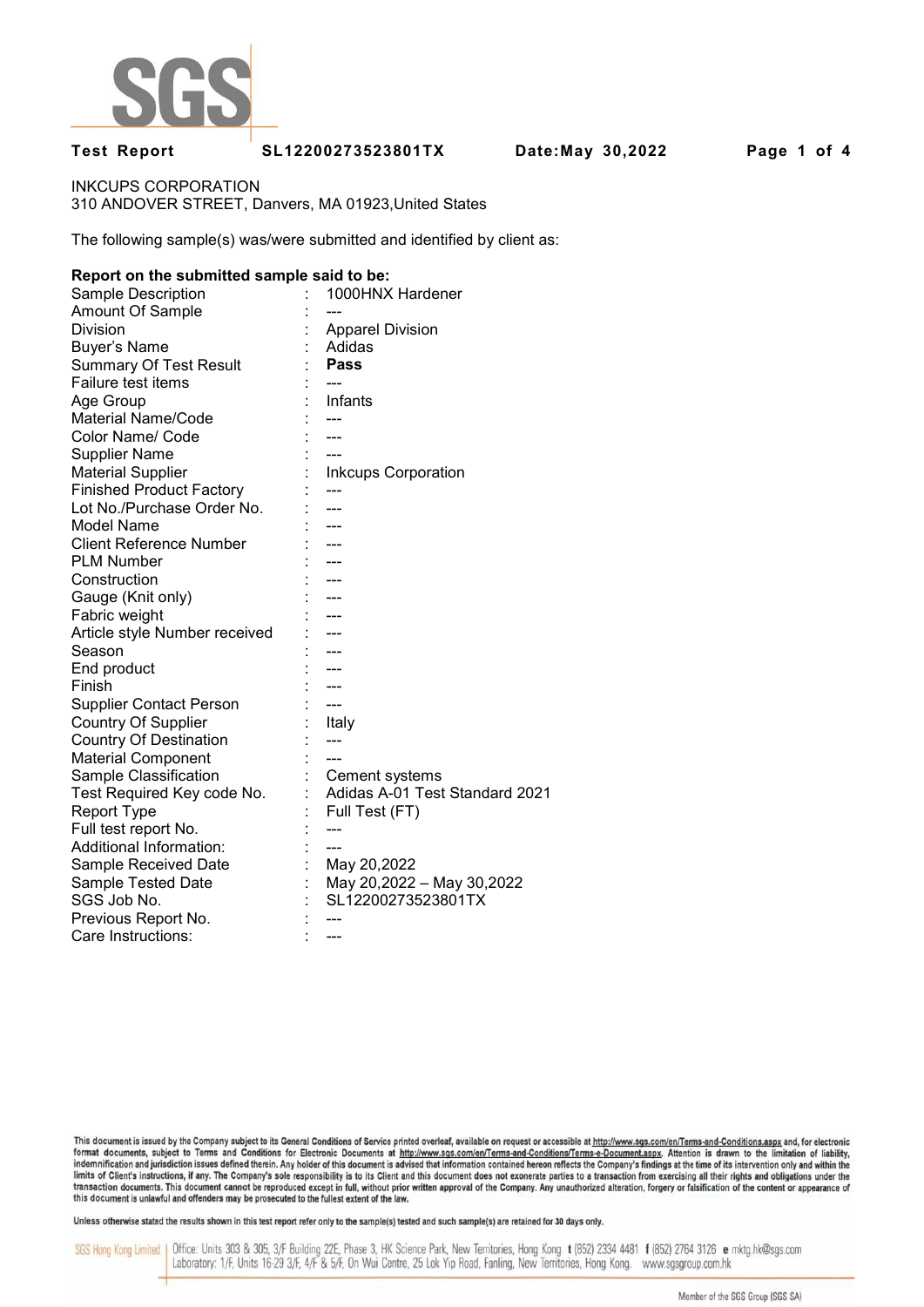

### **Test Report SL12200273523801TX Date:May 30,2022 Page 2 of 4**

**Summary of Test Result:** (Detail test results on next page)

| Test Parameter                    | Test Method                           | Conclusion<br>(Pass/Fail) |
|-----------------------------------|---------------------------------------|---------------------------|
| <b>Chemicals in Cement System</b> | Solvent Extraction, Analysis by GC-MS | Pass                      |

## **Sample Photo**



Signed for and on behalf of SGS (Hong Kong) Limited

Chan Kai Kong, Alfred, Technical Manager

This document is issued by the Company subject to its General Conditions of Service printed overleaf, available on request or accessible at http://www.sgs.com/en/Terms-and-Conditions.aspx and, for electronic In the documents, subject to Terms and Conditions for Electronic Documents at http://www.sps.com/en/Terms-and-Conditions/Terms-e-Document.aspx... Attention is drawn to the limitation of liability,<br>Indemnification and juris limits of Client's instructions, if any. The Company's sole responsibility is to its Client and this document does not exonerate parties to a transaction from exercising all their rights and obligations under the transacti

Unless otherwise stated the results shown in this test report refer only to the sample(s) tested and such sample(s) are retained for 30 days only.

SGS Hong Kong Limited | Office: Units 303 & 305, 3/F Building 22E, Phase 3, HK Science Park, New Territories, Hong Kong t (852) 2334 4481 f (852) 2764 3126 e mktg.hk@sgs.com Laboratory: 1/F, Units 16-29 3/F, 4/F & 5/F, On Wui Centre, 25 Lok Yip Road, Fanling, New Territories, Hong Kong. www.sgsgroup.com.hk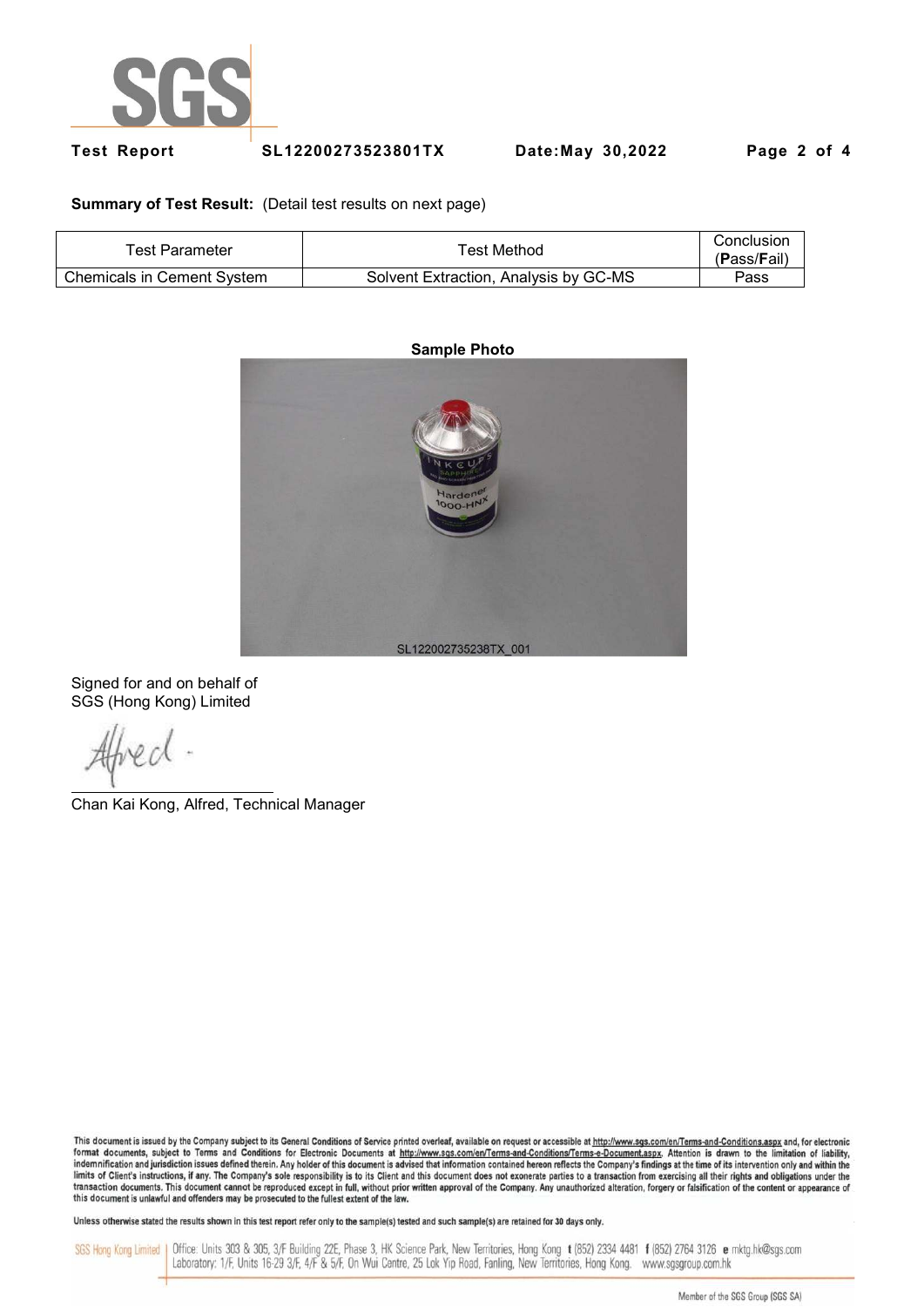

**Test Report SL12200273523801TX Date:May 30,2022 Page 3 of 4** 

## **COMPONENT LIST / List of Materials**

| No. | Sample Component<br>No. | <b>Description</b> | <b>Material</b> | Color | Remark |
|-----|-------------------------|--------------------|-----------------|-------|--------|
|     |                         | 1000HNX Hardener   | Liauid          |       |        |

Test Result

## **Chemicals in Cement System**

Test Method : Solvent Extraction. Analysis by LC-MS / GC-MS

| Test Item(s)                       | CAS NO.   | 1           |
|------------------------------------|-----------|-------------|
| Benzene                            | $71-43-2$ | <b>ND</b>   |
| Tetrachloroethane                  |           | <b>ND</b>   |
| Toluene                            | 108-88-3  | <b>ND</b>   |
| Xylene                             |           | <b>ND</b>   |
| Trichloroethene                    |           | <b>ND</b>   |
| Tetrachloroethene                  |           | <b>ND</b>   |
| Dichloromethane                    |           | <b>ND</b>   |
| Methylphenol                       | 1319-77-3 | <b>ND</b>   |
| Trichloromethane                   | 67-66-3   | <b>ND</b>   |
| Cyclohexanone                      | 108-94-1  | <b>ND</b>   |
| <b>THF</b>                         | 109-99-9  | <b>ND</b>   |
| Sum of NP and OP and NPEO and OPEO |           | <b>ND</b>   |
| N,N-Dimethyl formamide             | 68-12-2   | <b>ND</b>   |
| N,N-Dimethylacetamide (DMAC)       | 127-19-5  | <b>ND</b>   |
| 1-Methyl-2-pyrrolidone (NMP)       | 872-50-4  | <b>ND</b>   |
| Monobutyltin (MBT)                 |           | <b>ND</b>   |
| Dibutyltin (DBT)                   |           | <b>ND</b>   |
| Triphenyltin (TPhT)                |           | <b>ND</b>   |
| Tributyltin (TBT)                  |           | <b>ND</b>   |
| Trioctyltin (TOT)                  |           | <b>ND</b>   |
| Monooctyltin (MOT)                 |           | <b>ND</b>   |
| Dioctyltin (DOT)                   |           | <b>ND</b>   |
| Cyclohexane                        | 110-82-7  | <b>ND</b>   |
| C3 and C4 alkylated benzenes       |           | ND.         |
| <b>Conclusion</b>                  |           | <b>PASS</b> |

This document is issued by the Company subject to its General Conditions of Service printed overleaf, available on request or accessible at http://www.sgs.com/en/Terms-and-Conditions.aspx and, for electronic In the documents, subject to Terms and Conditions for Electronic Documents at http://www.sps.com/en/Terms-and-Conditions/Terms-e-Document.aspx... Attention is drawn to the limitation of liability,<br>Indemnification and juris limits of Client's instructions, if any. The Company's sole responsibility is to its Client and this document does not exonerate parties to a transaction from exercising all their rights and obligations under the transacti

Unless otherwise stated the results shown in this test report refer only to the sample(s) tested and such sample(s) are retained for 30 days only.

SGS Hong Kong Limited | Office: Units 303 & 305, 3/F Building 22E, Phase 3, HK Science Park, New Territories, Hong Kong t (852) 2334 4481 f (852) 2764 3126 e mktg.hk@sgs.com Laboratory: 1/F, Units 16-29 3/F, 4/F & 5/F, On Wui Centre, 25 Lok Yip Road, Fanling, New Territories, Hong Kong. www.sgsgroup.com.hk